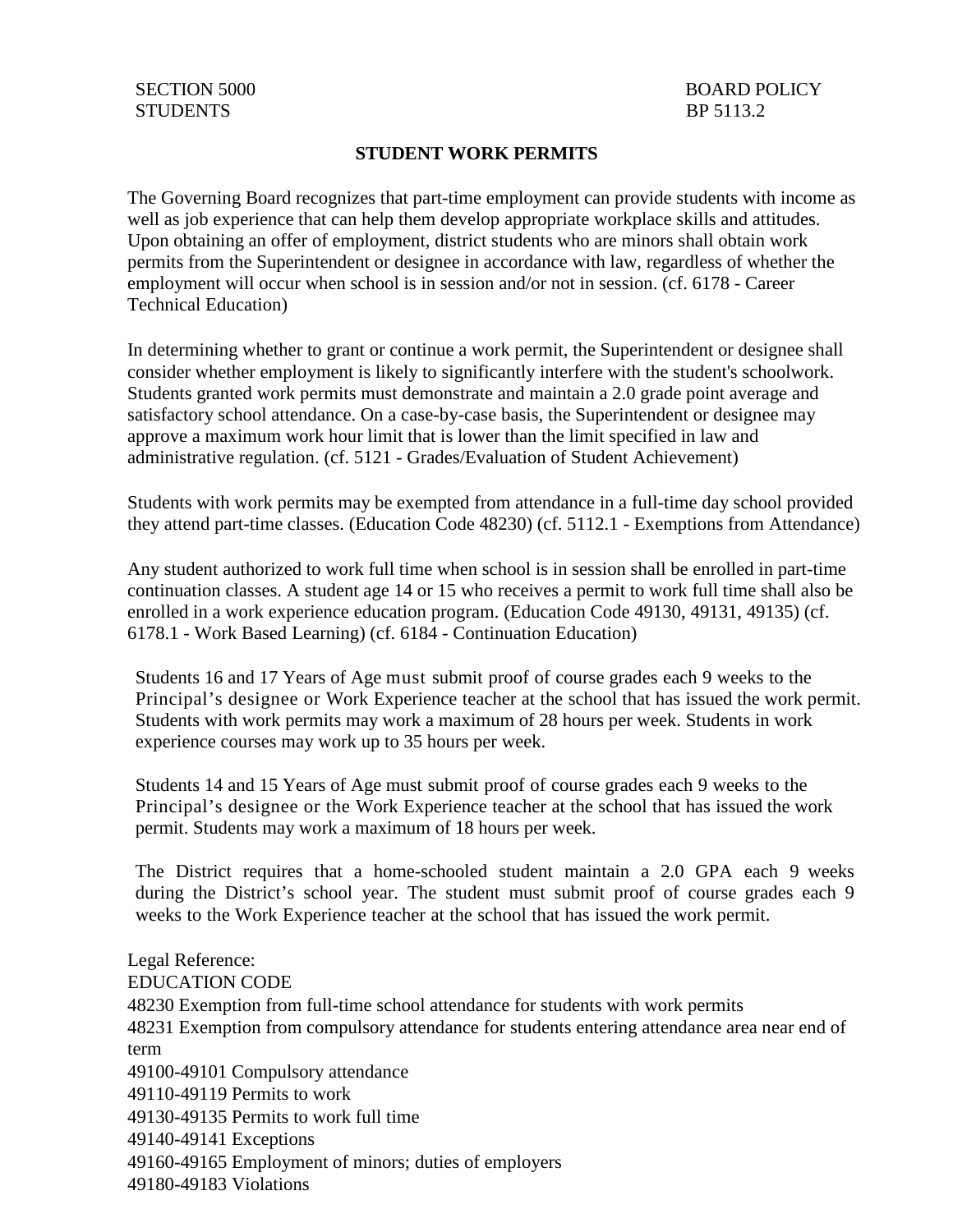51760-51769.5 Work experience education 52300-52499.66 Career technical education

LABOR CODE 1285-1312 Employment of minors 1391-1394 Working hours for minors

CODE OF REGULATIONS, TITLE 5 16023-16027 District records, retention and destruction

CODE OF REGULATIONS, TITLE 8 11701-11707 Prohibited and dangerous occupations for minors 11750-11763 Work permits and conditions, minor employed in entertainment industry

CODE OF FEDERAL REGULATIONS, TITLE 29 570.1-570.129 Child labor regulations

REVISED: 12/1/16 ADOPTED: 12/14/16 REVISED:  $1/18/17$  (2<sup>nd</sup> reading waived)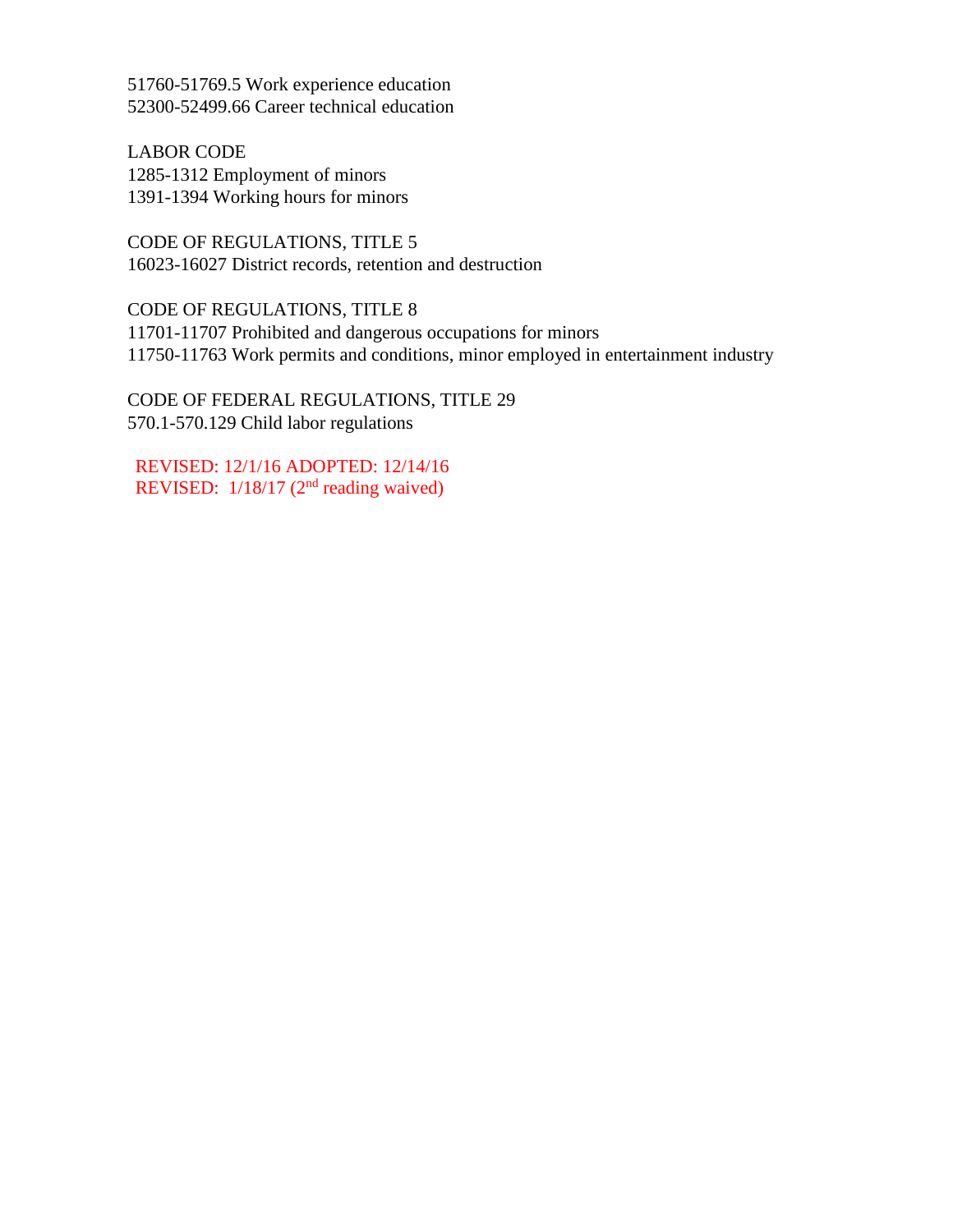# SECTION 5000 ADMINISTRATIVE REGULATIONS STUDENTS BP 5113.2

Before accepting employment, a student under the age of 18 who is subject to the state's compulsory attendance law, including students who have not yet graduated from high school or have not received a certificate of proficiency, shall obtain a work permit. (cf. 5112.1 -Exemptions from Attendance) (cf. 6146.1 - High School Graduation Requirements) (cf. 6146.2 - Certificate of Proficiency/High School Equivalency)

The district may issue a permit authorizing employment while school is in session, including employment connected with a work experience education program pursuant to Education Code 51760-51769.5, to a minor student age 14-17. The district also may issue a permit to any minor age 12-17 to be employed during a regular school holiday, during a regular or specified occasional public school vacation, and when the student is exempt from compulsory school attendance because he/she arrived from another state within 10 days before the end of the school term pursuant to Education Code 48231. (Education Code 49111, 49113, 49160) (cf. 6178.1 - Work Based Learning)

If a minor has obtained an offer of employment in the entertainment industry, he/she shall request a work permit from the California Department of Industrial Relations, Division of Labor Standards Enforcement, pursuant to Labor Code 1308.5 and 8 CCR 11752-11753.

A student shall not be required to obtain a work permit if he/she is self-employed; is working at odd jobs such as yard work and babysitting in private homes where he/she is not regularly employed; is a self-employed news carrier delivering newspapers to consumers on a regular route; is employed by his/her parent/guardian in domestic labor on or in connection with premises the parent/guardian owns, operates, or controls; or is otherwise exempted by law.

Persons Authorized to Issue Work Permits

The following individuals are authorized to issue a work permit to a minor student in the district: (Education Code 49110)

- 1. The Superintendent
- 2. An employee holding a services credential with a specialization in pupil personnel services or
	- a. certificated work experience education teacher or coordinator, when authorized by the Superintendent in writing
- 3. A principal, or another school administrator designated by the principal, provided that he/she:
	- a. Provides a self-certification that he/she understands the requirements of law for issuing a work permit
	- b. Does not issue a work permit to his/her own child

If the person designated to issue work permits is not available and delay in issuing a permit would jeopardize a student's ability to secure work, the Superintendent may authorize another person to issue the permit. (Education Code 49110)

#### Approval Process

The student's parent/guardian, foster parent, caregiver with whom the student resides, or residential shelter services provider shall file a written request for a work permit. (Education Code 49110)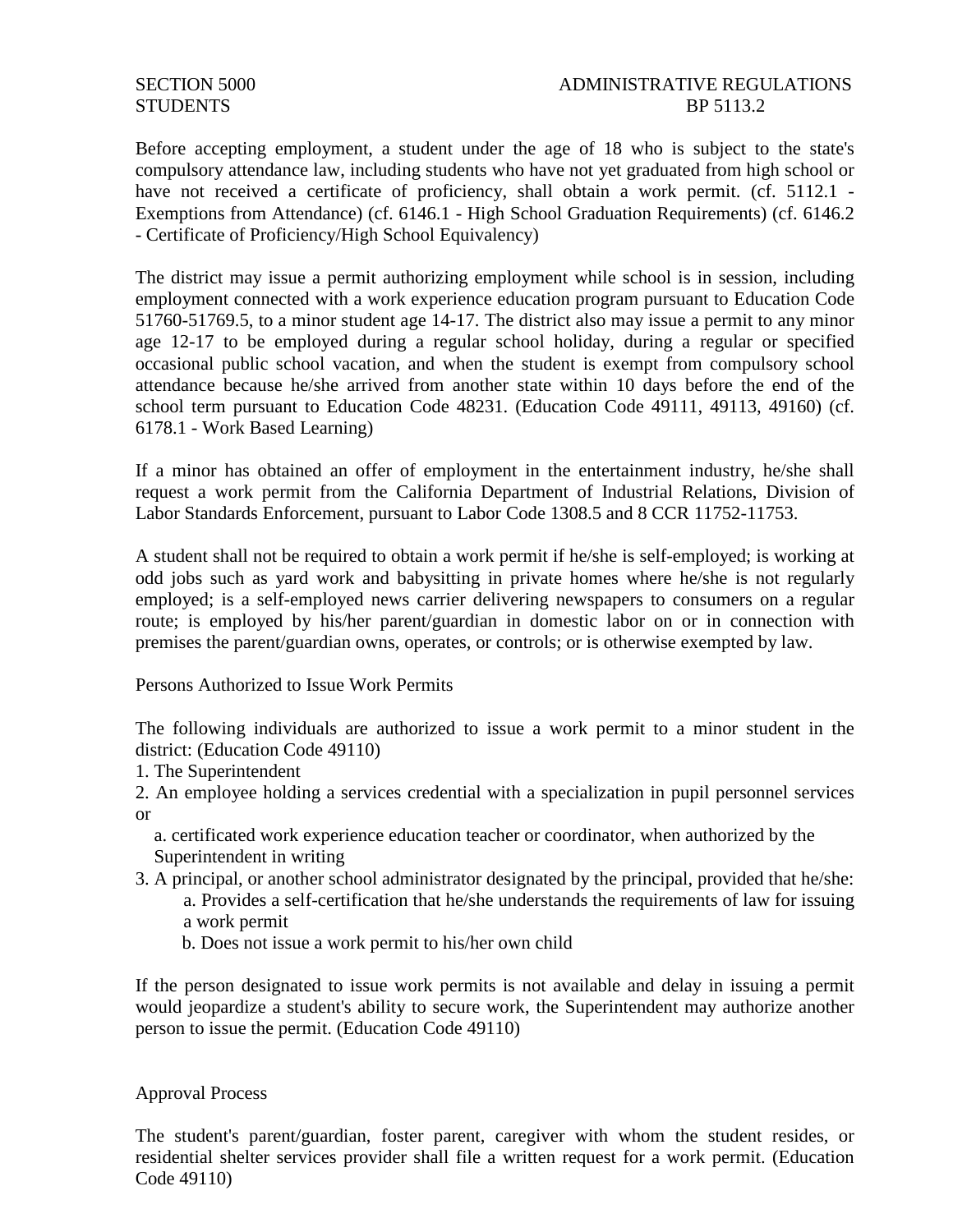In determining whether to approve a work permit, the Superintendent or designee shall verify the student's date of birth, the type of work permit to be issued, and whether the student meets any other criteria established by the Governing Board. The Superintendent or designee may inspect the student's records and/or may confer with at least one of the student's teachers for evidence of satisfactory grades and school attendance and to determine whether the student possesses the motivation and maturity to maintain academic progress while working. (cf. 5121 - Grades/Evaluation of Student Achievement)

The Superintendent or designee shall ensure that the requested work hours do not exceed the maximum work hours specified in law based on the student's age and whether the employment will occur while school is in session and/or not in session. (Education Code 49111, 49112, 49116; Labor Code 1391-1391.1; 29 CFR 570.35)

Full-time employment may be authorized for students age 14-17 only in accordance with Education Code 49130-49135. (cf. 6184 - Continuation Education)

Criteria for work permits:

- I. Students 16 and 17 Years of Age
	- A. The District requires the student maintain a 2.0 GPA each 9 weeks during the District's school year. The student must submit proof of course grades each 9 weeks to the Principal's designee or Work Experience teacher at the school that has issued the work permit.
	- B. Amount of Hours
		- 1. Work Permit Students: A policy of 28 hours per week.
		- 2. Work Experience Students: Student can work up to 35 hours per week.
	- C. Spread of Hours
		- 1. Work Permit Students:
			- a. Monday-Thursday, 4 hours until 10:00 pm.
			- b. Friday, Saturday, or a day before a non-school day, 8 hours until 12:30 a.m.
			- c. Sunday—8 hours until 10:00 p.m.
		- 2. Work Experience Students
			- a. Monday-Thursday, 6 hours until 10:00 p.m.
			- b. Friday, Saturday, or a day before a non-school day, 8 hours until 12:30 a.m.
			- c. Sunday—8 hours until 10:00 p.m.
- II. Students 14 and 15 Years of Age
	- A. The District requires the student maintain a 2.0 GPA each 9 weeks during the District's school year. The student must submit proof of course grades each 9 weeks to the Principal's designee or the Work Experience teacher at the school that has issued the work permit.
	- B. Maximum of 18 hours per week.
	- C. Monday Thursday, 3 hours a day until 7 p.m.
	- D. Friday, Saturday, or a non-school day, 8 hours until 9:00 p.m.
	- E. Sunday, 8 hours until 7:00 p.m.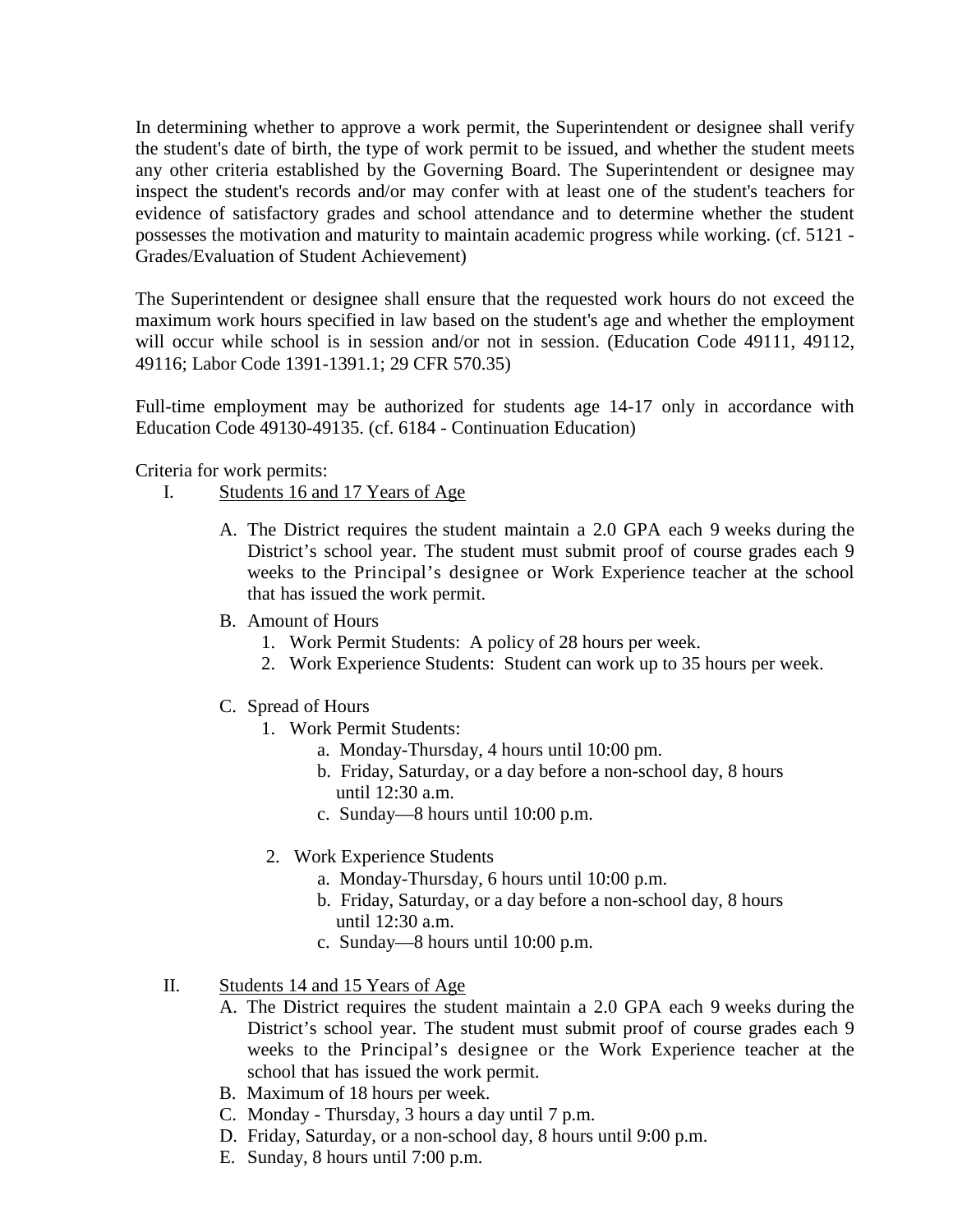# III. Home Schooled Youth

- A. The District requires that a home-schooled student maintain a 2.0 GPA each 9 weeks during the District's school year. The student must submit proof of course grades each 9 weeks to the Work Experience teacher at the school that has issued the work permit.
- B. The student and family must provide a signed and dated note stating why student is on home hospital teaching. The family and student may also have to provide a signed and dated physician's, psychiatrist's, or licensed therapists note clearing the student to work.
- C. In addition, the home-schooled student must select from Option 1 or 2 below. If home-schooled student meets the criteria identified in Option 1 or Option 2, the District will issue a work permit through the school where the student geographically resides. The District bears no liability in issuance of work permits to home-schooled students.

# **Option 1**: A home-schooled student will be a part of a home-schooled consortium that:

- 1. Shows an affidavit that has been filed with the California Department of Education
- 2. Shows evidence that the teacher(s) providing instruction have teaching certification.

# **Option 2:** The home-schooled youth enroll in Independent Study in the OUHSD, if room is available, or show evidence of enrollment, as a full time student, in a state approved distance learning program.

Minors shall not be approved to work in environments declared hazardous or dangerous for young workers or otherwise prohibited by child labor laws. (Labor Code 1290-1298; 29 CFR 570.33, 570.50-570.72)

All work permits shall be issued in a format approved and authorized by the CDE. (Education Code 49117)

Each permit shall authorize work for a specific employer. Whenever a student changes employers, he/she shall request a new permit.

The student may be issued more than one work permit if he/she works concurrently for more than one employer, provided that the total number of hours worked does not exceed the total number of hours allowed by law and the district.

*Whenever a work permit is issued by a principal or other designated school administrator, the principal or designee shall submit to the Superintendent a copy of each work permit he/she issues, along with a copy of the application. (Education Code 49110)*

*The Superintendent or designee shall periodically inspect the grades and attendance records of students granted work permits to ensure maintenance of academic progress and any additional criteria established in Board policy.*

Expiration of Work Permits

Work permits issued during the school year shall expire five days after the opening of the next succeeding school year. (Education Code 49118)